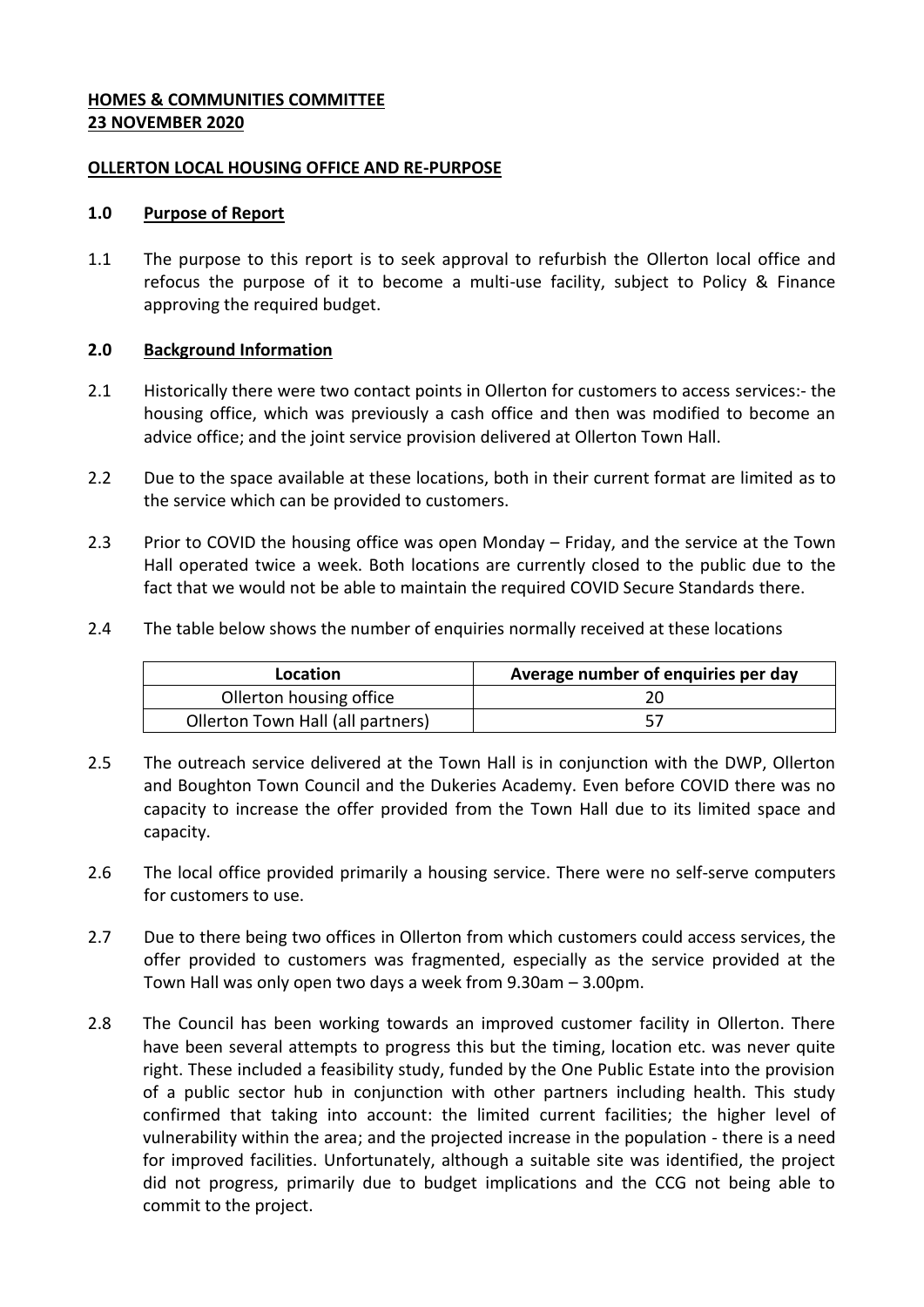- 2.9 A number of other locations were considered but unfortunately were not suitable for the service required.
- 2.10 A project is currently being undertaken regarding the regeneration of Ollerton Town Centre, which could result in a provision of a customer hub. However, it is likely to be some time before this would become operational, and improved customer facilities are needed in the short term.
- 2.11 There are limited locations within the Sherwood area for staff to use as drop-in locations e.g. to access the network, printing or welfare facilities. Housing staff have historically used the local office or community centres.
- 2.12 In the latest State of the District Report, the total number of people claiming Universal Credit in the Mansfield and Newark area (Ollerton is covered by Mansfield DWP) increased from 10,477 to 19,338, an 85% increase. The figure for total number of 'Universal Credit claims started' shows a more dramatic increase – for the year up to July 2020 - it is 472% in Mansfield, and 428% in the Newark area
- 2.13 There are concerns regarding projected unemployment rates for the district due to the effects of the pandemic and the impact this could have on both the residents and the economy of the area. The Council needs to be in a position to deal with the potential increased demand for its services in Sherwood and currently there is no adequate location where residents can readily access its services in person.

# **3.0 Proposals**

- 3.1 As mentioned earlier in the report it is not possible, with the current layouts, to make either the Town Hall or the neighbourhood office COVID secure. This means that we cannot deliver a customer facing service from these locations.
- 3.2 Following the return of the housing management service back to the Council it is preferable that all council services are delivered in one location in order to simplify the journey for the customer. The current fragmented service does not enable this.
- 3.3 COVID has impacted how we all work and the Council has a much more agile workforce. It would assist many staff to have a touch down point in the Sherwood area to enable them to meet customers, print and scan documents and access welfare facilities.
- 3.4 An improved and modernised facility would provide these facilities.
- 3.5 The local office is in need of refurbishment to its décor and layout. Research shows that customer behaviour is impacted by their surroundings and this has been proven at Castle House. A modern light environment is much more welcoming and encourages better behaviour.
- 3.6 The proposal is to refurbish the neighbourhood office, transforming it into a welcoming environment for customers and officers, and for use as a drop-in facility.
- 3.7 The service delivered at the refurbished office would be Monday Friday and delivered by customer services. Currently only housing enquires are dealt with at the neighbourhood office and the rest of the council enquiries are dealt with two days per week from the Town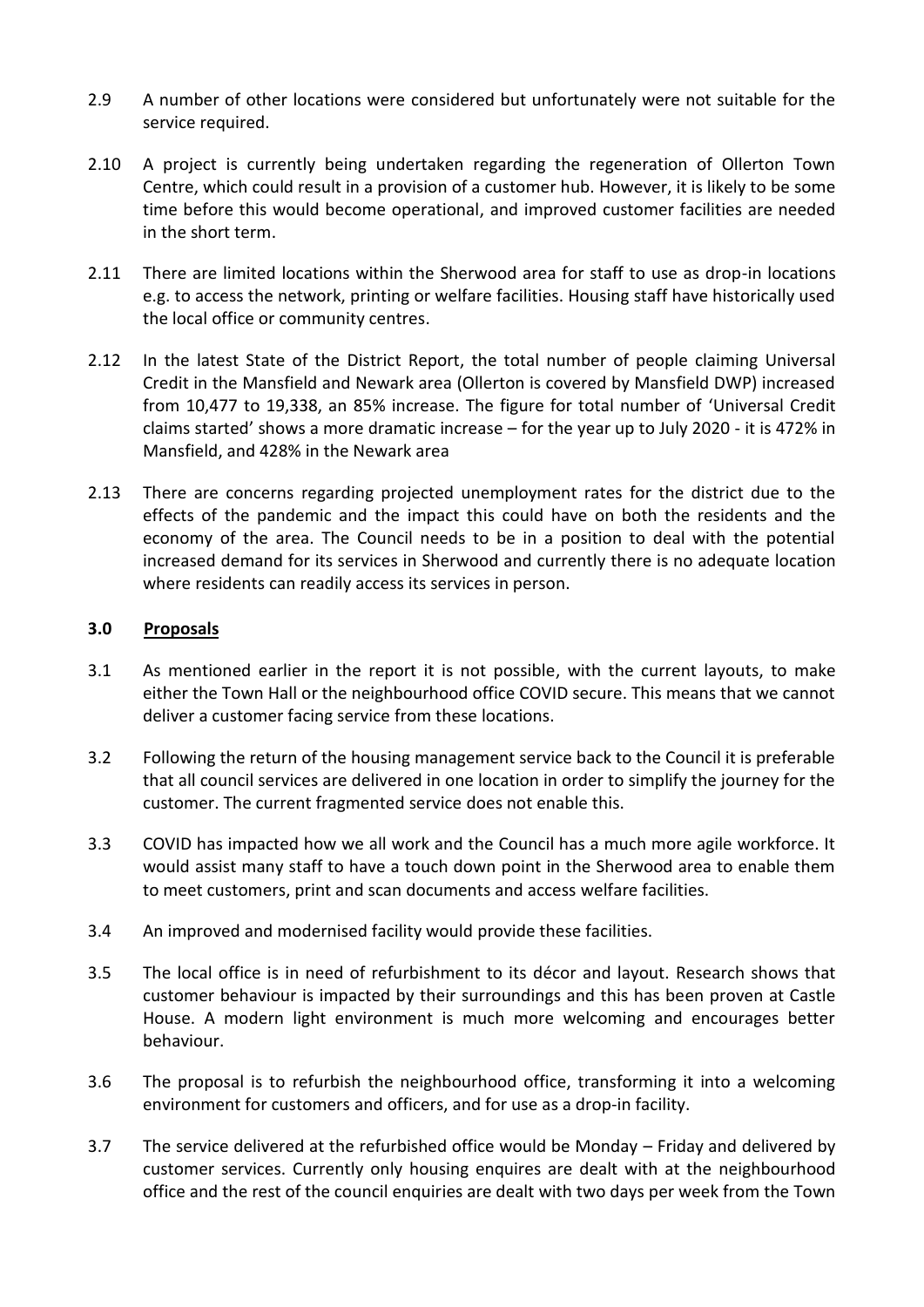Hall. The refurbished neighbourhood office would provide a location for the realigned customer services team to deliver all council services from.

- 3.8 The refurbished office would have a digital area, enabling customers to self-serve. This will support the council's digital agenda.
- 3.9 If this refurbishment proposal is approved then discussions will commence with the DWP regarding the possibility of them providing a more regular service. However, the DWP have always made it clear that they will not be in a position to deliver a full service from Ollerton and the offer they provide is based around supporting claimants with job searches and readiness for work.
- 3.10 Discussions would also take place with other potential partners regarding the possibility of delivering services from this location. However space at this location is limited and will need to be considered when discussing options with potential partners
- 3.11 It is recognised that this refurbishment would be seen as an interim solution whilst the regeneration of the Ollerton Town Centre and the development of a public sector hub come to fruition. The medium term plan for the site is for it to be converted to social housing.
- 3.12 Full and detailed quotes are currently being obtained for this work through Asset Management. It is proposed that approval is sought from Policy & Finance Committee for a budget be added to the Capital Programme of £50,000, based on current estimates.
- 3.13 Currently, our partners do not contribute to the running costs of the Ollerton Outreach Service. Initially the service operated one day per week and Ollerton and Boughton Town Council provided the accommodation for free. When the service increased to twice a week it was agreed to pay them £2500 per annum rent to cover the loss of rental income from other organisations using the location.
- 3.14 If the above proposal is supported, then the Council would no longer need to deliver a service from the Town Hall as enquiries would transfer to the neighbourhood office. Discussions are ongoing with the DWP regarding their provision and should the refurbishment go ahead then they would be offered the option to deliver a service from the local office.

# **4.0 Equalities Implications**

4.1 The revised layout of the refurbished building will ensure that it is fully accessible to all customers to ensure that there are no adverse impacts upon persons with protected characteristics. Re-opening the neighbourhood office will make accessing the Council's services easier for persons with protected characteristics in the Sherwood area of the District.

# **5.0 Digital Implications**

**5.1** The refurbished offices will have a digital area where customers can use the self-serve computers to access Council and partner services. This service was previously provided at the Ollerton Town Hall and was very popular.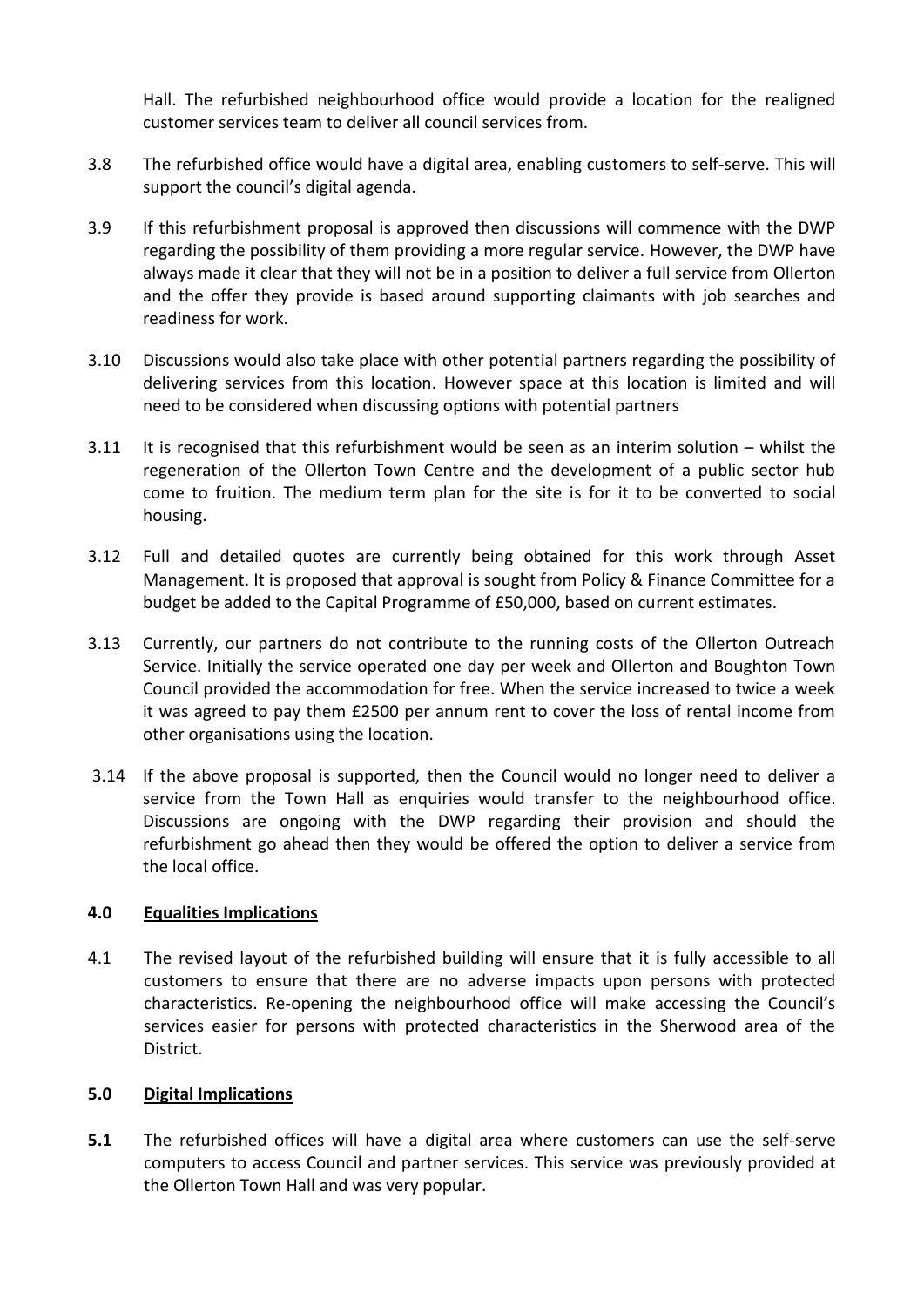5.2 The office will be supported officers working agilely by having Wi-Fi throughout the building.

#### **6.0 Financial Implications (FIN20-21/6556)**

- 6.1 Ollerton Local Office currently sits within the HRA, therefore costs associated with any refurbishment will fall within the HRA. The current costs for rates and utilities for a 12 month period are circa £3,500 and these costs are already included in the HRA revenue budget.
- 6.2 A proportionate recharge will need to be agreed from the HRA to the general fund for the temporary use of the building for non-housing customers compared to housing customers.
- 6.3 Asset Management have estimated that the maximum cost of the refurbishment, including provision of ICT, will be £50,000. This cost will need to be added to the Capital Programme.
- 6.4 The HRA business plan has capacity for this expenditure and financing will be updated accordingly based on resources available.

#### **7.0 Community Plan – Alignment to Objectives**

7.1 This refurbishment and offer provided to our customers will support the delivery of economic growth in the Sherwood area.

#### **9.0 Comments of Directors**

This investment in Ollerton will bridge provision of a local outreach whilst the Council progresses its longer term plans for the area. All residents will receive a good quality, one stop service for all their council services and well as a much needed self-service provision.

#### **8.0 RECOMMENDATION that:**

**Members support the proposal to refurbish and re-purpose the local housing office in Ollerton as detailed in the report, and recommend to Policy and Finance Committee that this project be added to the HRA capital programme for 2020/21.**

# **Reason for Recommendation(s)**

To enable the Council to deliver a face-to-face service to its customers in the Sherwood area and to have a fit for purpose office facility for officers to access when working in that area of the District.

For further information please contact Jill Baker, Business Manager Customer Services on Ext 5810

Suzanne Shead Director of Housing Health and Wellbeing

Karen White